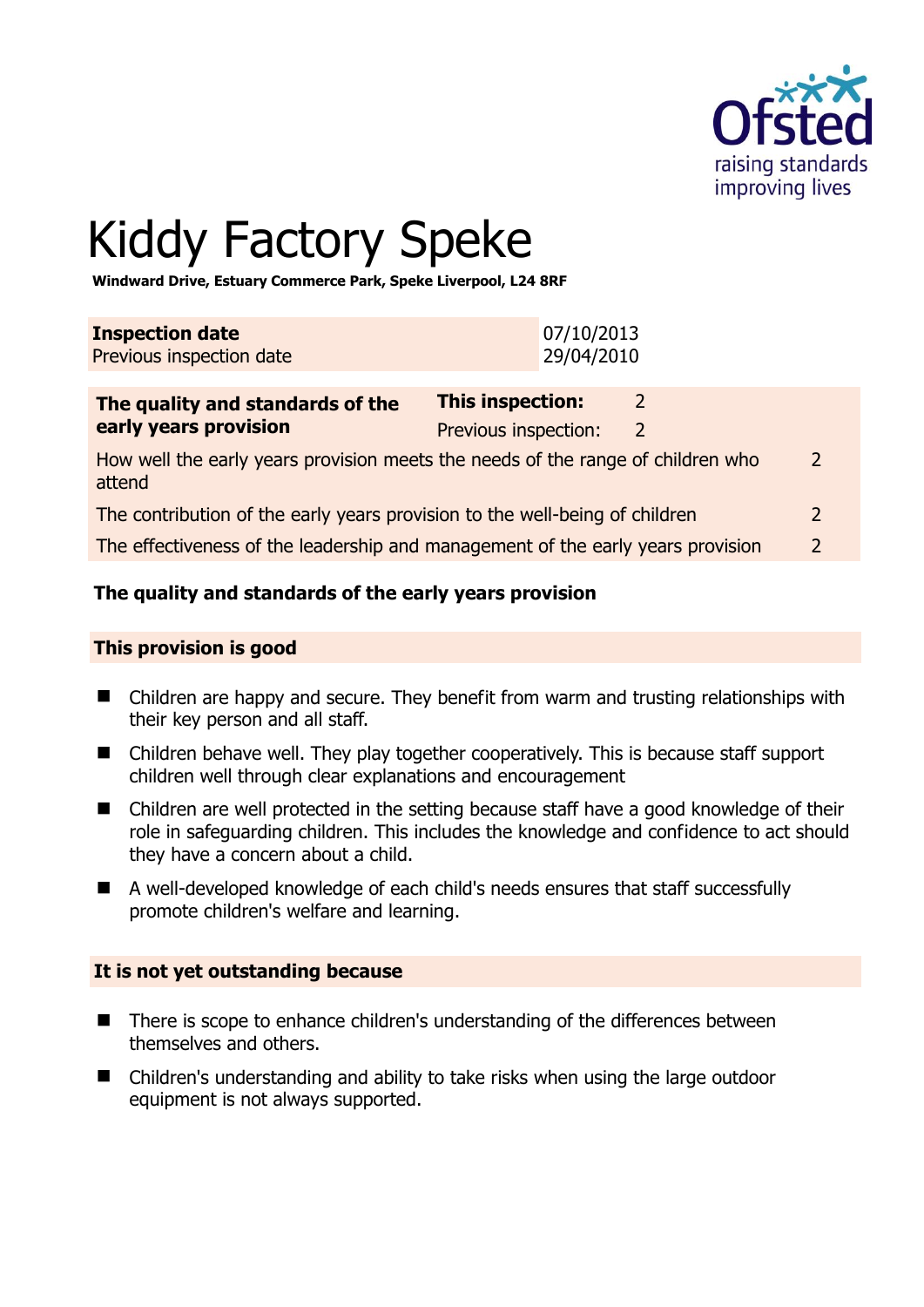# **Information about this inspection**

Inspections of registered early years provision are:

- $\bullet$  scheduled at least once in every inspection cycle the current cycle ends on 31 July 2016
- scheduled more frequently where Ofsted identifies a need to do so, for example where provision was previously judged inadequate
- **•** brought forward in the inspection cycle where Ofsted has received information that suggests the provision may not be meeting the legal requirements of the Early Years Foundation Stage or where assessment of the provision identifies a need for early inspection
- **•** prioritised where we have received information that the provision is not meeting the requirements of the Early Years Foundation Stage and which suggests children may not be safe
- scheduled at the completion of an investigation into failure to comply with the requirements of the Early Years Foundation Stage.

The provision is also registered on the voluntary and compulsory parts of the Childcare Register. This report includes a judgment about compliance with the requirements of that register.

# **Inspection activities**

- The inspector looked around the premises indoors and outdoors.
- . The inspector spoke with the manager, provider and staff. The inspector also took account of parents' views spoken to on the day.
- The inspector carried out a joint observation with the early years professional in the pre-school room.

The inspector looked at a range of documentation, including children's records,

 policies and procedures with particular attention to behaviour management and safeguarding.

# **Inspector**

Sandra Harwood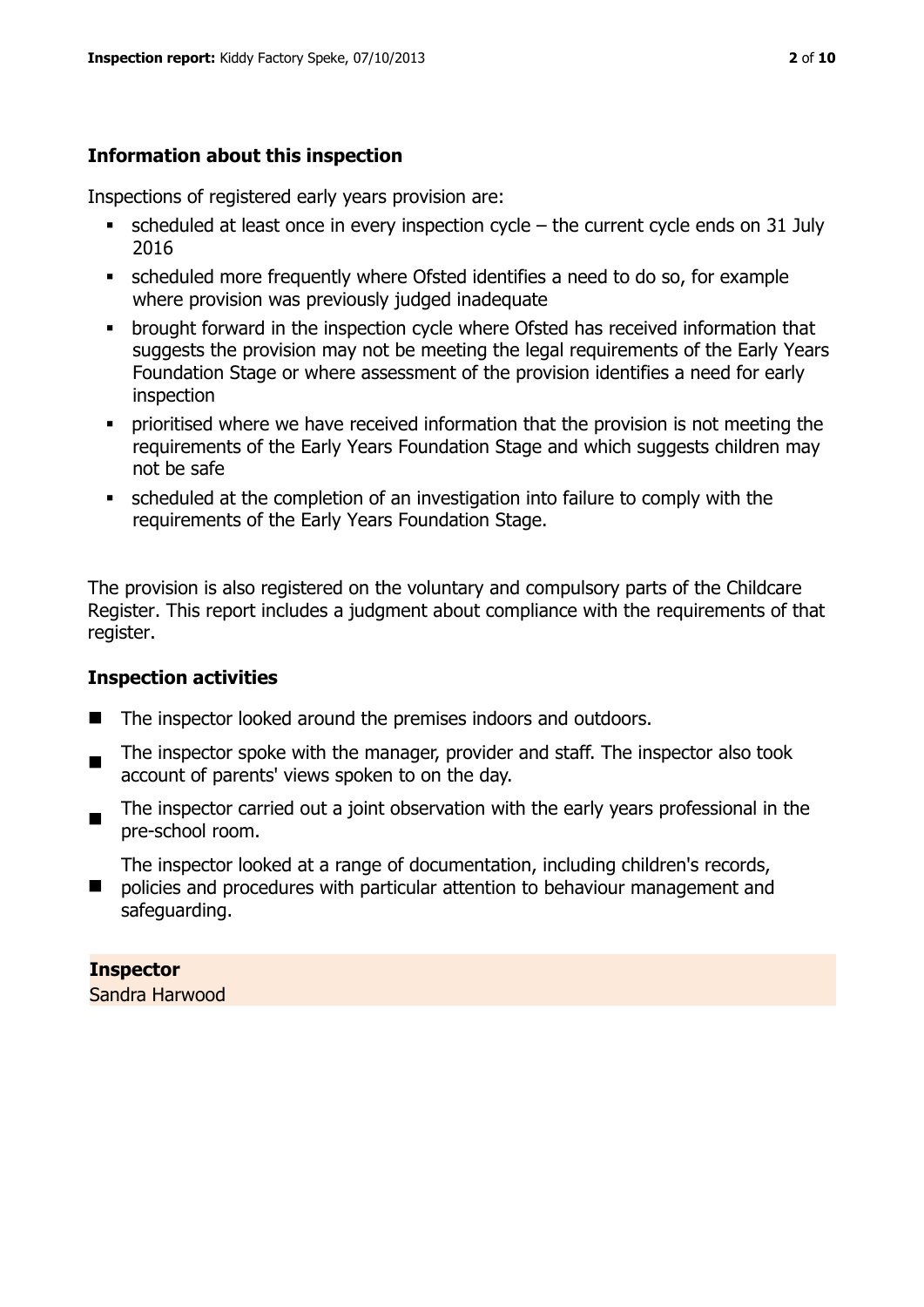#### **Full Report**

#### **Information about the setting**

Kiddy Factory Speke was registered in 2006 on the Early Years Register and both the voluntary and compulsory parts of the Childcare Register. It is one of two owned by a private company. It is situated in a purpose-built building on a commerce park in the Speke area of Liverpool. The nursery serves the local and wider community and is accessible to all children. It operates from 11 playrooms and there is an enclosed area available for outdoor play.

The nursery employs 14 members of childcare staff. Of these, all hold appropriate early years qualifications ranging from level 2 and level 6. One member of staff holds Early Years Professional Status.

The nursery opens Monday to Friday, all year round, from 7.30am until 6pm. Children attend for a variety of sessions. There are currently 82 children attending, who are in the early years age group. The nursery provides funded early education for two-, three- and four-year-old children. It supports a number of children with English as an additional language.

#### **What the setting needs to do to improve further**

#### **To further improve the quality of the early years provision the provider should:**

- $\blacksquare$  promote children's understanding of the differences between themselves and others. For example, by extending the range of resources and activities that increase children's understanding of disability
- support children to take well-planned risks, especially when using the equipment outside to develop further their physical skills.

#### **Inspection judgements**

#### **How well the early years provision meets the needs of the range of children who attend**

All children demonstrate they are happy learners, who really enjoy the interesting range of activities made available for them. They readily engage from the moment they enter the nursery and continue to be actively engaged throughout their day. A good balance of adult-led and child-initiated activities offers challenge and motivation to children. Staff interact well with the children and this helps them become confident to choose activities for themselves, which supports their growing independence. Staff are enthusiastic and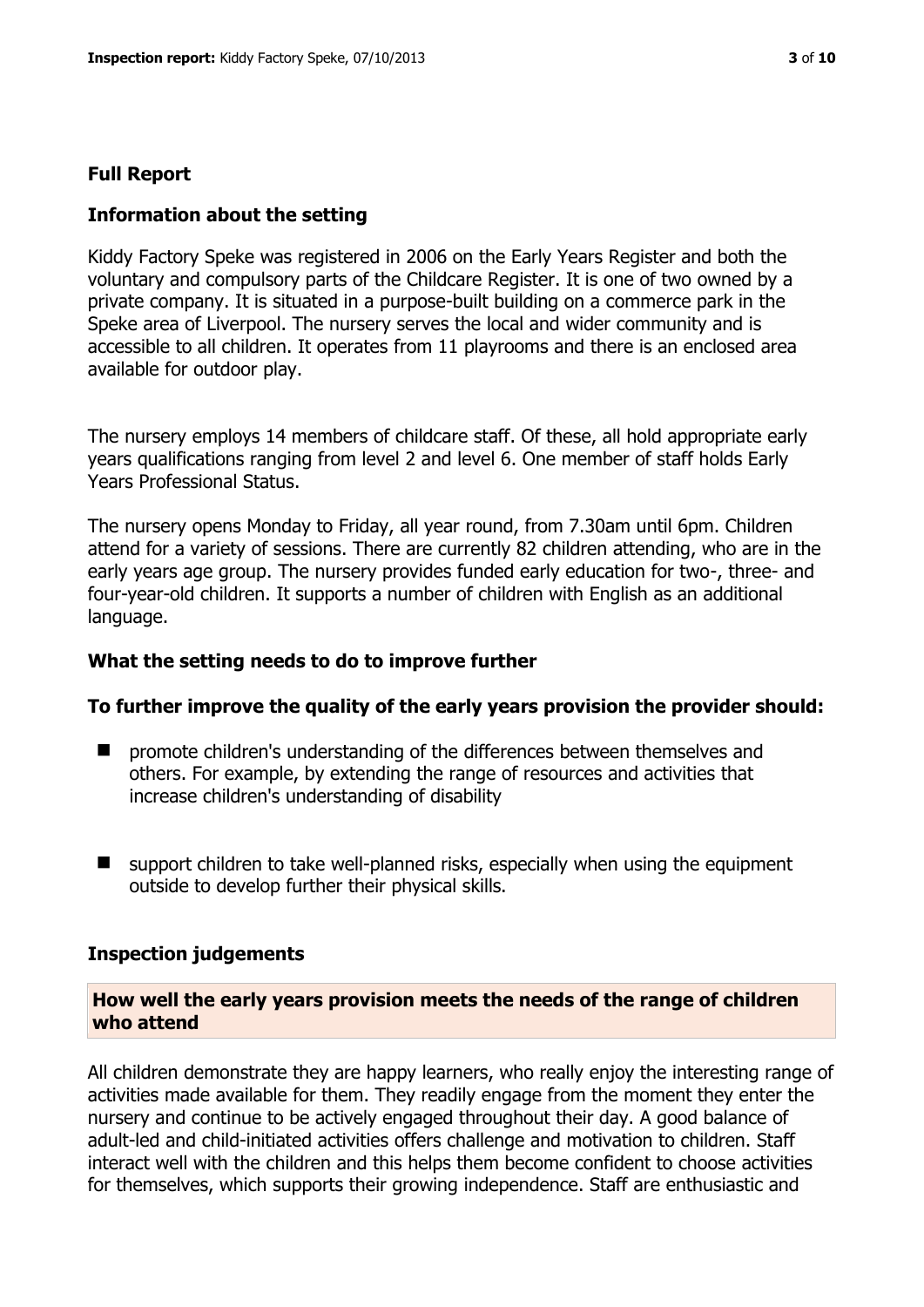have a good understanding of child development and how children learn through play. They skilfully judge when to become involved and when to allow them to independently explore. Staff record regular and accurate observations of children and use this information to plan for individual children. They transfer these findings onto trackers, which enable them to follow children's progress and identify areas for further development in their learning. This includes the progress check at age two.

Staff gather comprehensive information from parents at settling-in visits. They use this information to ensure activities are developmentally appropriate for the diverse starting points of children as they enter the nursery. Staff continue to involve parents in their children's learning through sharing books, ideas, 'wow' moments at home and daily verbal exchanges of information.

In the baby rooms, staff arrange the environment effectively, so that children have full access to equipment by wriggling, crawling or toddling to each area of the rooms gaining the confidence and skills to enable them to become active learners. Older children enthusiastically join in activities, for example, they become creative by making pictures, choosing from the range of resources available. Others explore a range of textures through the dough, paint or water. Pre-school children show their problem solving skills as they use the range of equipment in the water. They use the funnel to pour water into the jug, looking as they do, they realise that they have to put their finger over the hole in the bottom and squeal 'success it works'. Regular use of the spacious outdoor area enables children to develop their physical skills, however, opportunities to learn about safe risks on the climbing frame or balance beams are not fully supported. Children show their concentration is developing as they persevere to thread the shapes together identifying each one. Others enjoy the sensory experience as they make the play dough and talk about how sticky it feels. They show visitors how it is on their fingers, rubbing hands together as staff demonstrate how to remove it before going to wash their hands.

Staff use counting in everyday activities, such as when lining up to go to the dining room, which develops children's understanding of applying counting in a practical way and prepares them for the next stages in their development. Staff engage children in activities that encourage them to talk frequently and help them improve their language development. For example, staff skilfully asks children questions that encourage their thinking skills. They encourage children to think about the colours they see when mixing the glitter in the corn flour and water mixture. At story time, staff use props related to the story and encourage the children to join in, developing their language and listening skills. Incidental teaching opportunities to extend children's understanding are used effectively, for example, when a baby rabbit hops into the garden, the staff use this to engage children in conversations about feeling scared. This helps children's understanding about feelings along with developing their understanding of the natural world. Children have a good range of resources to help them to understand about the diversity of the world, however, there are fewer resources to support their understanding of disability and recognise the differences between themselves and others.

# **The contribution of the early years provision to the well-being of children**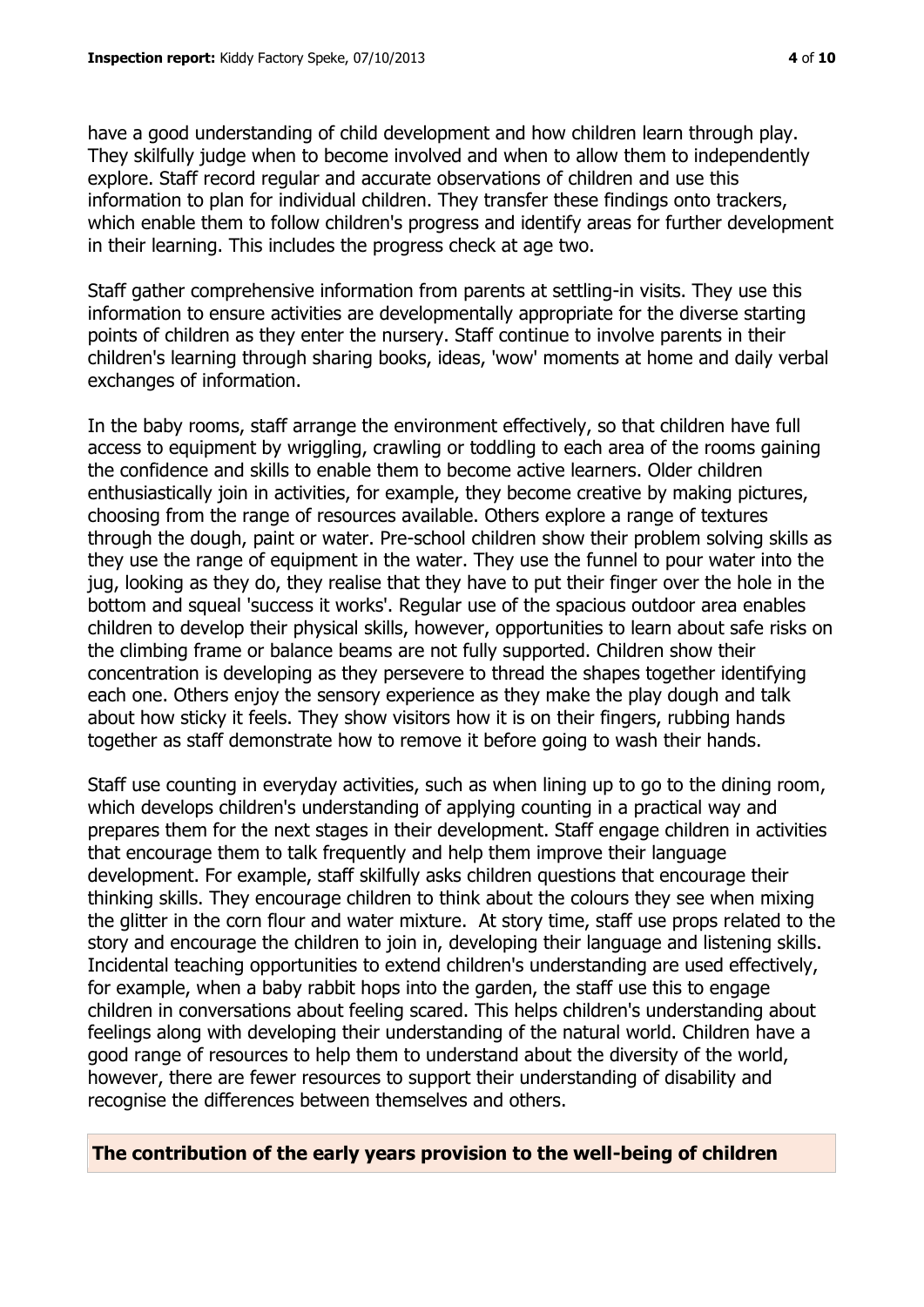All children, including babies show a strong sense of security and belonging within the nursery. Children grow in confidence as they form warm relationships with their key person and other staff. For instance, babies relish their close contact from their key person when showing signs of tiredness and respond warmly to their kind words and gentle reassurance. Older children show their feelings of security and trust as they invite staff to be involved with their games. They confidently seek reassurance and make their needs known. Children are encouraged to care for each other, they sit sociably together and talk to each other or adults as they play and during their snack time.

The nursery provides a very bright and friendly environment. The good quality and attractive resources are stored at child-height, so that they can make their own choices. Effective team work ensures that children's well-being is prioritised and the positive atmosphere contributes to a nursery that is warm and welcoming. Parents, key persons and staff work together during transitions within the nursery to ensure everyone feels ready for the move. Children's independence and cooperation is supported as they develop the skills and attitudes they need to move onto the next stage of learning and eventually to school.

Staff talk with children increasing their awareness of being healthy, for example, explaining the importance of drinking milk and water. This is enhanced by the freshly cooked healthy meals and snacks. Drinking water is available at all times encouraging children to think about their own self-care needs. Younger children enjoy their daily exercises and staff use a range of opportunities to encourage them to understand the importance of exercise. Babies and toddlers enjoy using the gym room where they try new skills on the soft play.

Behaviour across all rooms is good because staff are consistent and offer clear explanations as to what is acceptable and role model respect to each other and the children, which helps them to feel safe. Staff acknowledge when babies do not like nappy time as they talk to them about why it has to be done. Distracting them with gentle reassurance and making the animal sounds to match the pictures they can see. Staff support the children in their daily routines, for example, tidying up before snack or meal times. This encourages them to understand about taking responsibility for their nursery. Children are encouraged to take turns with resources and staff reinforce sharing with welldeserved praise.

### **The effectiveness of the leadership and management of the early years provision**

Children are protected through staff's good knowledge and understanding of their role in safeguarding children. This includes their knowledge and confidence to act should they have a concern about a child in their care or concern about adult behaviour. The providers have a full understanding of their role and responsibility to keep children safe and meet the learning and development requirements of the Early Years Foundation Stage. The effective deployment of staff ensures that children are well supervised throughout their time in the nursery. Robust and effective recruitment ensures that all staff is knowledgeable have relevant clearance and are suitable to work with children. A thorough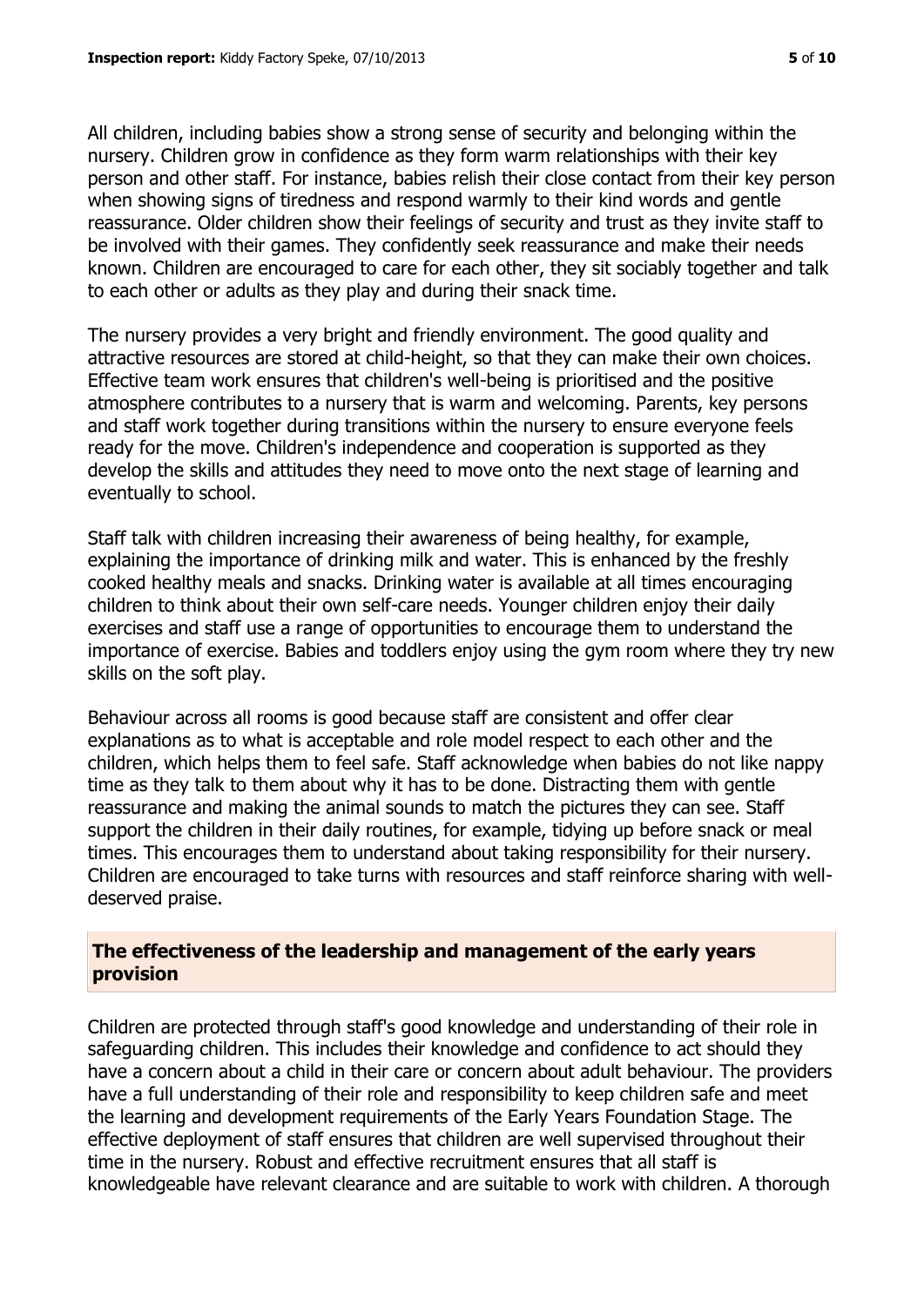induction process for any new staff and student ensures they are aware of their role and responsibility within the nursery. Staff ensure the environment, indoors and outdoors, is safe and secure through regular risk assessments and take appropriate action if required to eliminate possible risks. Consequently, children move freely and safely throughout the nursery.

Consistent and effective monitoring of the planning, assessment and delivery of the educational programmes is carried out by the nursery's early years professional. Consequently, this information along with good role modelling by staff is used as the basis for planning and improving practice and activities. A range of evaluations, such as questionnaires enable all interested parties within the nursery to be involved with the continuous evaluation process. Action plans for each room are developed and implemented from this information. Supervision is based on consistent and focused observations and evaluation of the impact of staff's practice. Training is identified through staff interest and the needs of the nursery with any underperformance identified and support given. Regular team and/or room meetings along with appraisals further support staff in their role and practice and enable everyday issues or needs to be discussed. Leadership and management are effective in ensuring that all staff understands their roles and responsibilities.

All documentation is well organised and all policies and procedures are in place to meet the needs of all children. These are reviewed regularly and used as working documents to ensure the safe and secure running of the nursery. Parents have access to all the policies and all required parental permission is signed and dated. Partnerships with parents are well established and contribute ensuring children's needs are met. The special educational needs coordinator has established links with outside agencies. This means that children in need of additional support are identified and extra resources are secured effectively. Parents say they value the support staff give them as a family. They say staff are friendly and give children really good care and support in their learning and keep us well informed about what the children do and address any concerns we may have.

# **The Childcare Register**

| The requirements for the compulsory part of the Childcare Register are | Met |
|------------------------------------------------------------------------|-----|
| The requirements for the voluntary part of the Childcare Register are  | Met |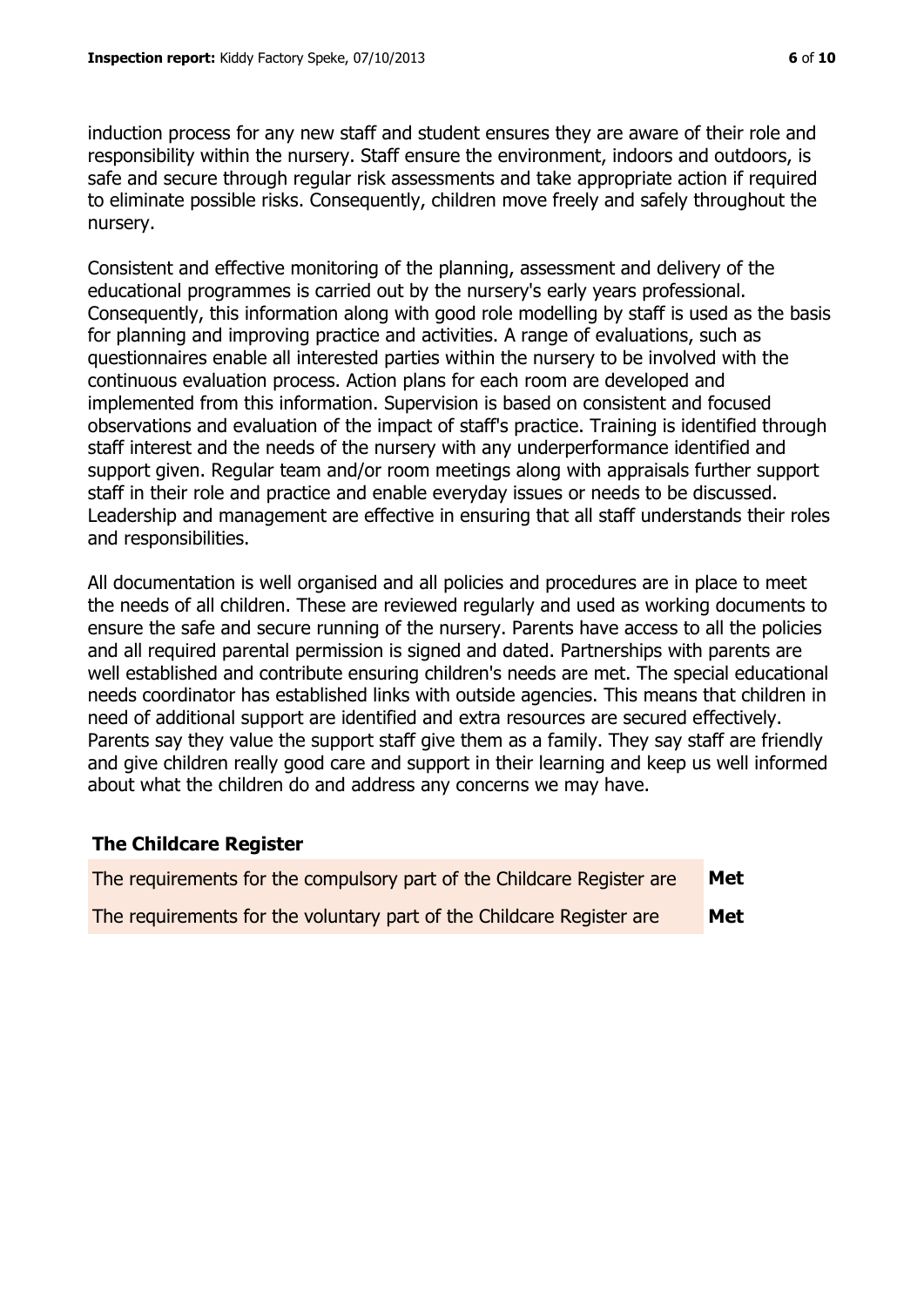# **What inspection judgements mean**

# **Registered early years provision**

| Grade   | <b>Judgement</b> | <b>Description</b>                                                                                                                                                                                                                                                                                                                                                                 |
|---------|------------------|------------------------------------------------------------------------------------------------------------------------------------------------------------------------------------------------------------------------------------------------------------------------------------------------------------------------------------------------------------------------------------|
| Grade 1 | Outstanding      | Outstanding provision is highly effective in meeting the needs<br>of all children exceptionally well. This ensures that children are<br>very well prepared for the next stage of their learning.                                                                                                                                                                                   |
| Grade 2 | Good             | Good provision is effective in delivering provision that meets<br>the needs of all children well. This ensures children are ready<br>for the next stage of their learning.                                                                                                                                                                                                         |
| Grade 3 | Satisfactory     | Satisfactory provision is performing less well than expectations<br>in one or more of the key areas. It requires improvement in<br>order to be good.                                                                                                                                                                                                                               |
| Grade 4 | Inadequate       | Provision that is inadequate requires significant improvement<br>and/or enforcement action. The provision is failing to give<br>children an acceptable standard of early years education and/or<br>is not meeting the safeguarding and welfare requirements of<br>the Early Years Foundation Stage. It will be inspected again<br>within 12 months of the date of this inspection. |
| Met     |                  | The provision has no children on roll. The inspection judgement<br>is that the provider continues to meet the requirements for<br>registration.                                                                                                                                                                                                                                    |
| Not met |                  | The provision has no children on roll. The inspection judgement<br>is that the provider does not meet the requirements for<br>registration.                                                                                                                                                                                                                                        |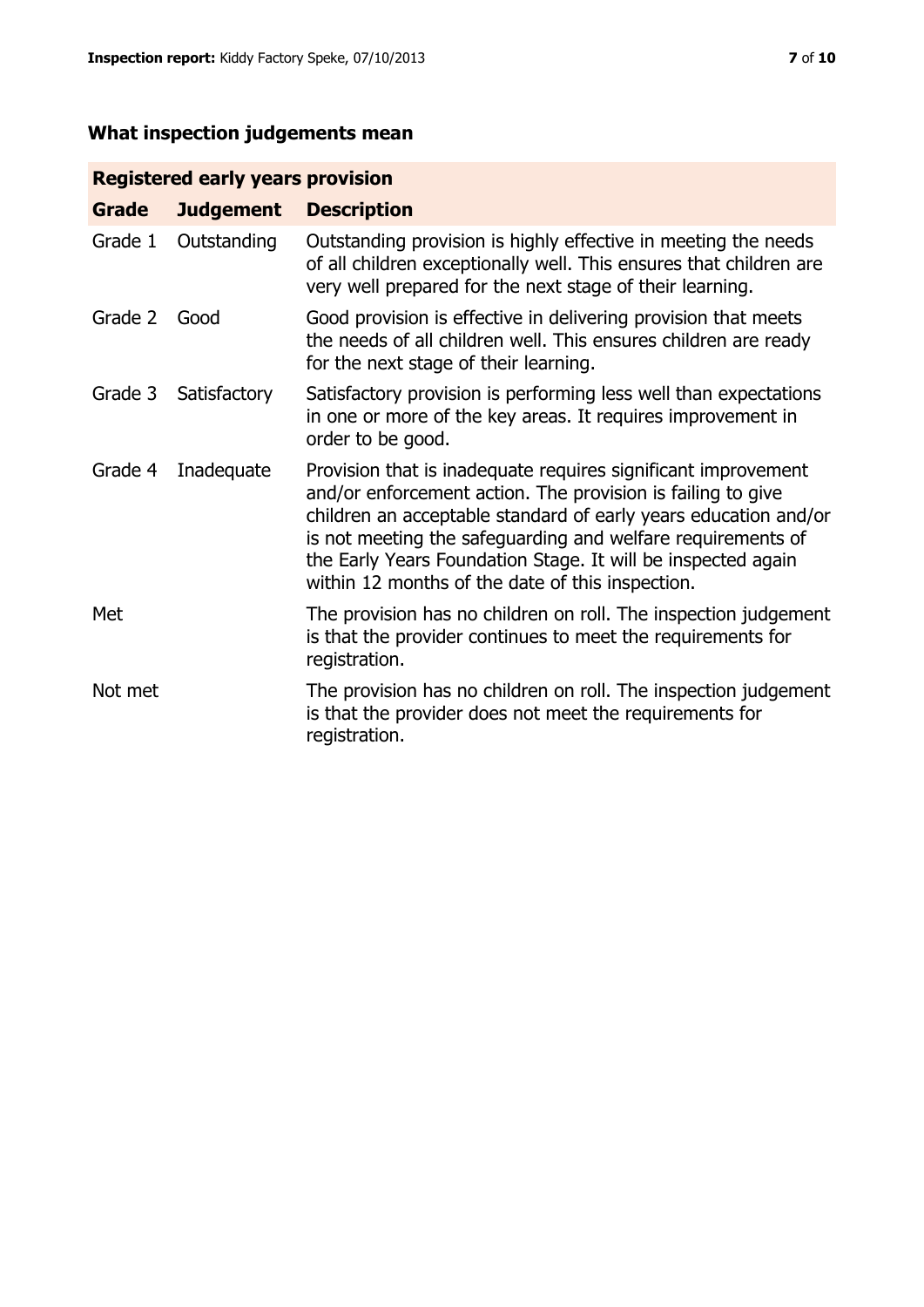### **Inspection**

This inspection was carried out by Ofsted under sections 49 and 50 of the Childcare Act 2006 on the quality and standards of provision that is registered on the Early Years Register. The registered person must ensure that this provision complies with the statutory framework for children's learning, development and care, known as the Early Years Foundation Stage.

# **Setting details**

| Unique reference number       | EY334149                 |
|-------------------------------|--------------------------|
| <b>Local authority</b>        | Liverpool                |
| <b>Inspection number</b>      | 937634                   |
| <b>Type of provision</b>      |                          |
| <b>Registration category</b>  | Childcare - Non-Domestic |
| <b>Age range of children</b>  | $0 - 17$                 |
| <b>Total number of places</b> | 130                      |
| Number of children on roll    | 82                       |
| <b>Name of provider</b>       | Kiddy Factory Limited    |
| Date of previous inspection   | 29/04/2010               |
| <b>Telephone number</b>       | 0151 427 4444            |

Any complaints about the inspection or the report should be made following the procedures set out in the guidance *'Complaints procedure: raising concerns and making complaints* about Ofsted', which is available from Ofsted's website: www.ofsted.gov.uk. If you would like Ofsted to send you a copy of the guidance, please telephone 0300 123 4234, or email enquiries@ofsted.gov.uk.

# **Type of provision**

For the purposes of this inspection the following definitions apply:

Full-time provision is that which operates for more than three hours. These are usually known as nurseries, nursery schools and pre-schools and must deliver the Early Years Foundation Stage. They are registered on the Early Years Register and pay the higher fee for registration.

Sessional provision operates for more than two hours but does not exceed three hours in any one day. These are usually known as pre-schools, kindergartens or nursery schools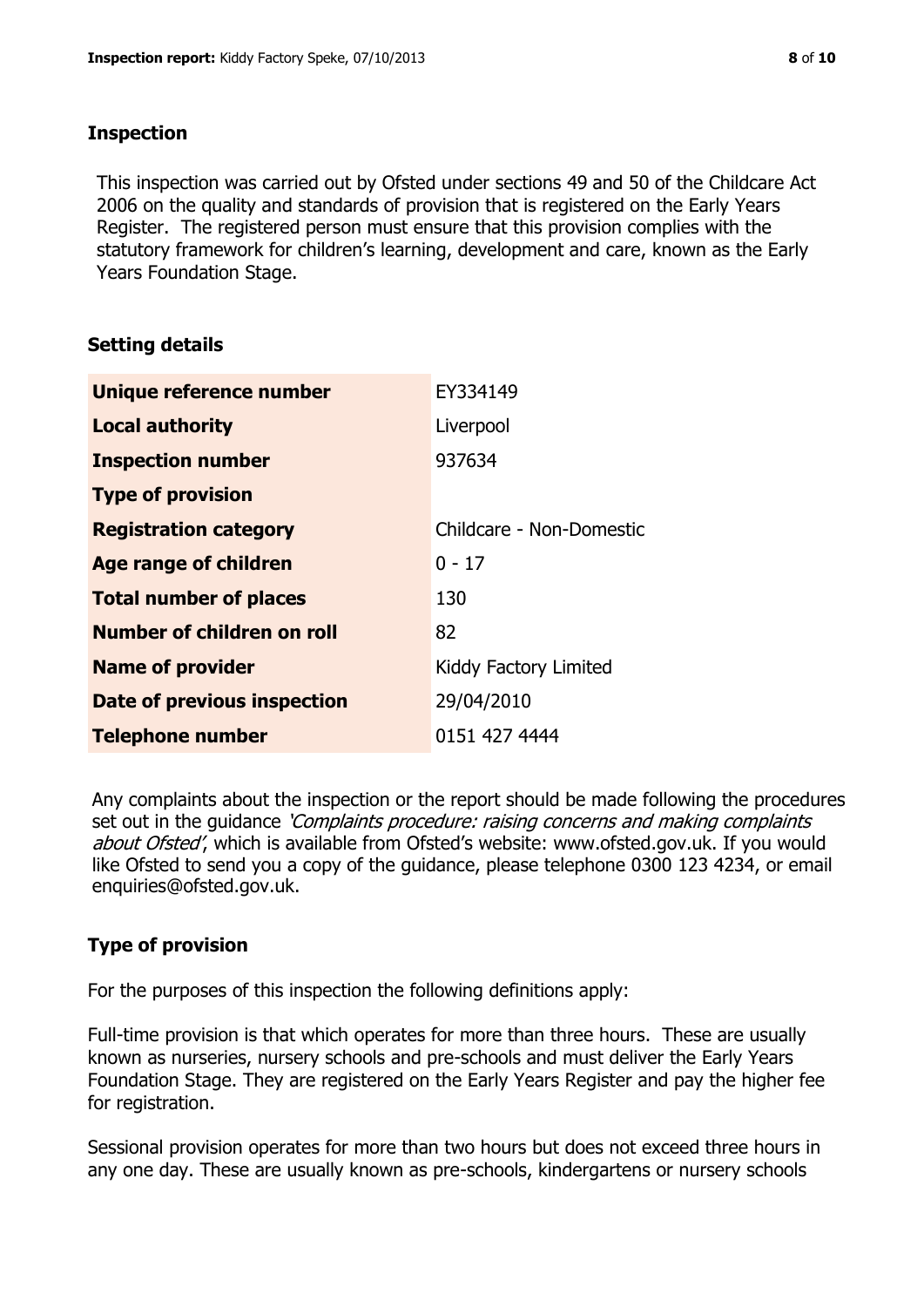and must deliver the Early Years Foundation Stage. They are registered on the Early Years Register and pay the lower fee for registration.

Childminders care for one or more children where individual children attend for a period of more than two hours in any one day. They operate from domestic premises, which are usually the childminder's own home. They are registered on the Early Years Register and must deliver the Early Years Foundation Stage.

Out of school provision may be sessional or full-time provision and is delivered before or after school and/or in the summer holidays. They are registered on the Early Years Register and must deliver the Early Years Foundation Stage. Where children receive their Early Years Foundation Stage in school these providers do not have to deliver the learning and development requirements in full but should complement the experiences children receive in school.